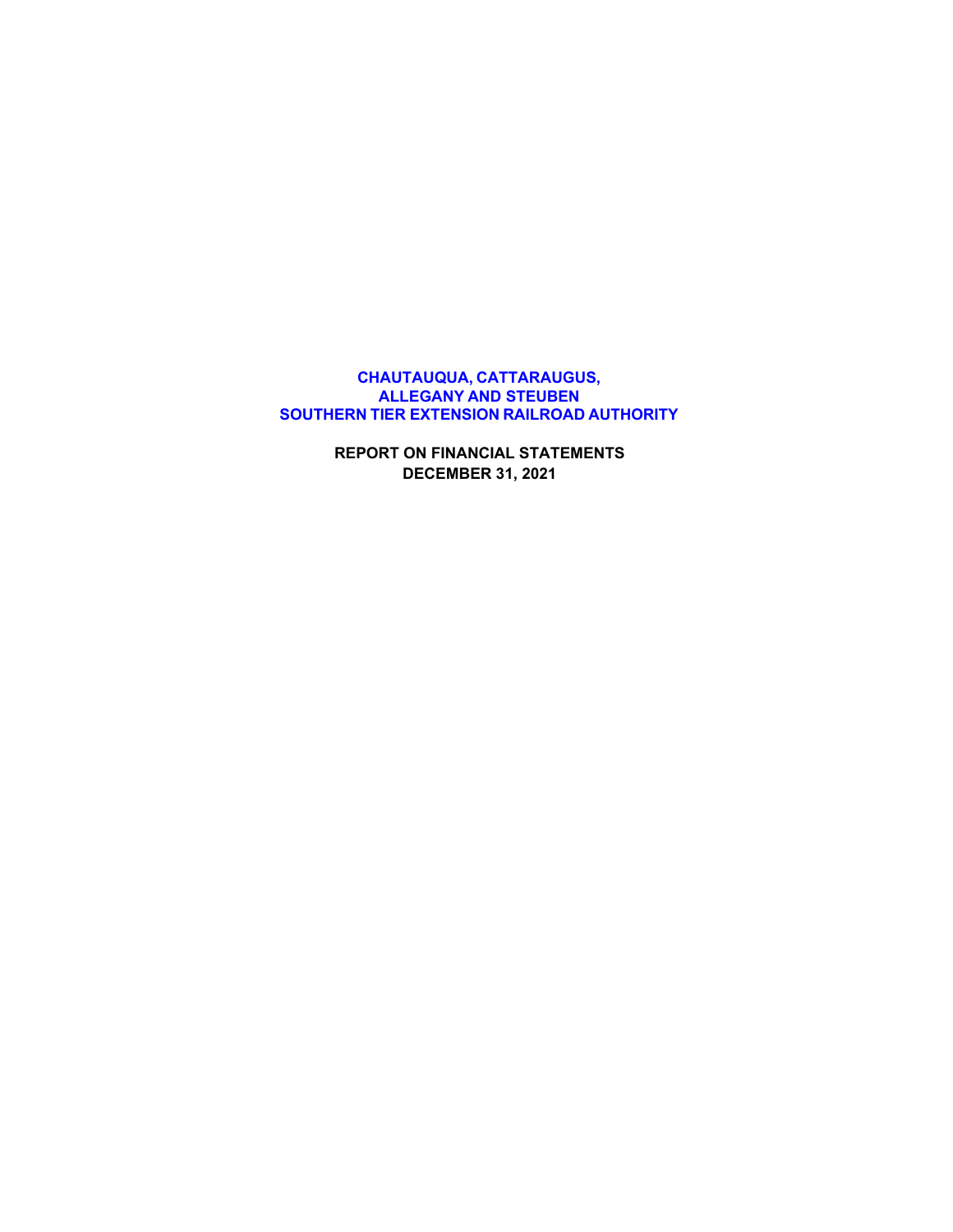## **CHAUTAUQUA, CATTARAUGUS, ALLEGANY AND STEUBEN SOUTHERN TIER EXTENSION RAILROAD AUTHORITY**

# **REPORT ON FINANCIAL STATEMENTS**

# **TABLE OF CONTENTS**

| <b>Independent Auditor's Report</b>                                                                                                                                                                                             | 1  |  |  |
|---------------------------------------------------------------------------------------------------------------------------------------------------------------------------------------------------------------------------------|----|--|--|
| <b>Financial Statements:</b>                                                                                                                                                                                                    |    |  |  |
| <b>Statements of Financial Position</b>                                                                                                                                                                                         | 3  |  |  |
| <b>Statements of Activities</b>                                                                                                                                                                                                 | 4  |  |  |
| <b>Statements of Functional Expenses</b>                                                                                                                                                                                        | 5  |  |  |
| <b>Statements of Cash Flows</b>                                                                                                                                                                                                 | 6  |  |  |
| <b>Notes to Financial Statements</b>                                                                                                                                                                                            | 7  |  |  |
| Independent Auditor's Report on Internal Control Over Financial Reporting<br>and on Compliance and Other Matters Based on an Audit of Financial<br><b>Statements Performed in Accordance with Government Auditing Standards</b> | 10 |  |  |
| Independent Auditor's Report on Compliance with §2925 (3)(f) of the New York State<br><b>Public Authorities Law</b>                                                                                                             |    |  |  |
| <b>Schedule of Findings and Questioned Costs</b>                                                                                                                                                                                | 13 |  |  |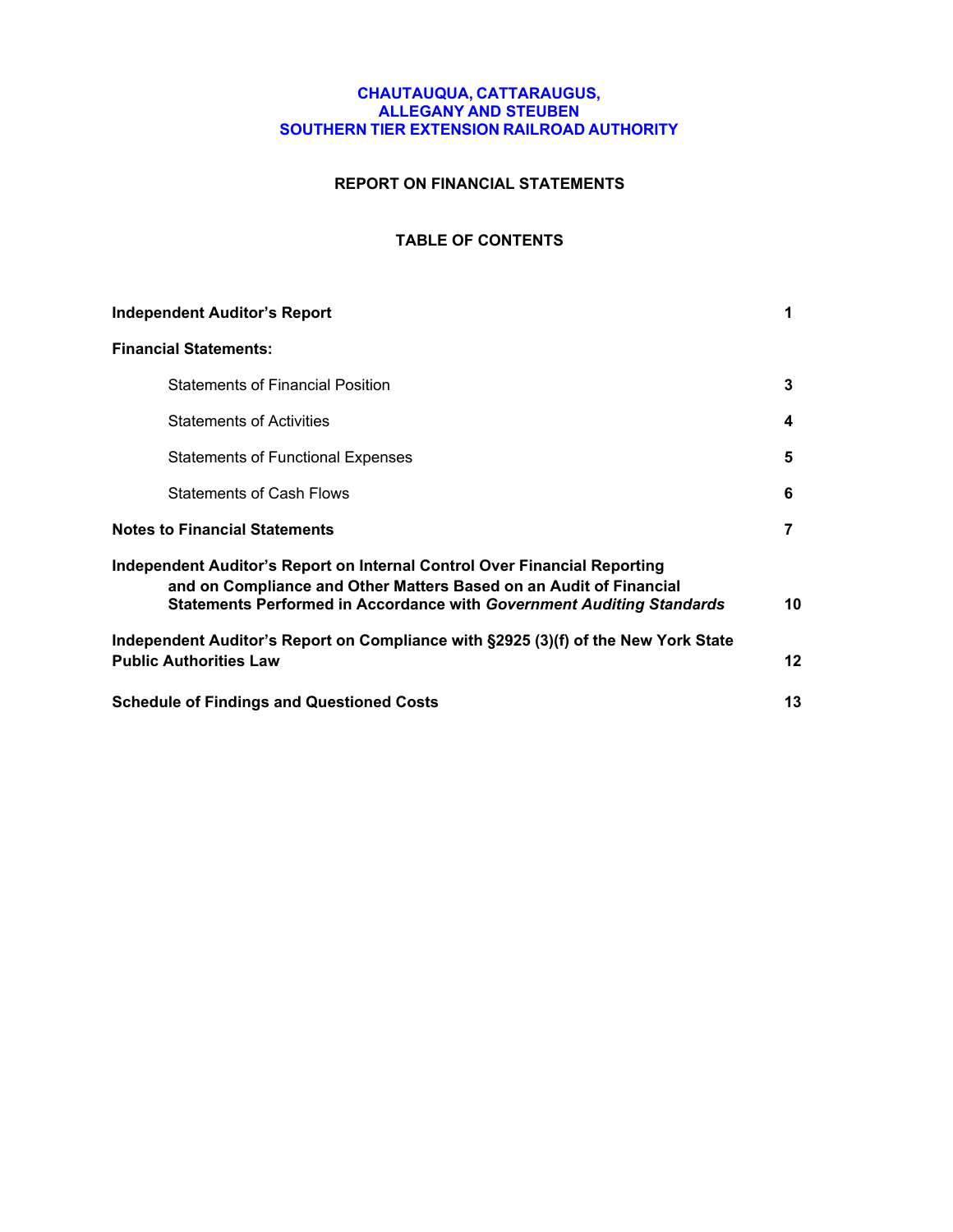

# **INDEPENDENT AUDITOR'S REPORT**

To the Board of Directors *Chautauqua, Cattaraugus, Allegany & Steuben Southern Tier Extension Railroad Authority (STERA) Salamanca, New York 14779* 

## **Opinion**

We have audited the accompanying financial statements of *STERA* (a nonprofit organization), which comprise the statement of financial position as of December 31, 2021, and the related statements of activities, functional expenses, and cash flows for the year then ended, and the related notes to the financial statements.

In our opinion, the financial statements referred to above present fairly, in all material respects, the financial position of *STERA* as of December 31, 2021, and the changes in net assets and its cash flows for the year then ended in accordance with accounting principles generally accepted in the United States of America.

## **Basis for Opinion**

We conducted our audit in accordance with auditing standards generally accepted in the United States of America and the standards applicable to financial audits contained in *Government Auditing Standards*, issued by the Comptroller General of the United States. Our responsibilities under those standards are further described in the Auditor's Responsibilities for the Audit of the Financial Statements section of our report. We are required to be independent of the *STERA* and to meet our other ethical responsibilities, in accordance with the relevant ethical requirements relating to our audit. We believe that the audit evidence we have obtained is sufficient and appropriate to provide a basis for our audit opinions.

### **Responsibilities of Management for the Financial Statements**

Management is responsible for the preparation and fair presentation of the financial statements in accordance with accounting principles generally accepted in the United States of America, and for the design, implementation, and maintenance of internal control relevant to the preparation and fair presentation of financial statements that are free from material misstatement, whether due to fraud or error.

In preparing the financial statements, management is required to evaluate whether there are conditions or events, considered in the aggregate, that raise substantial doubt about *STERA's* ability to continue as a going concern for twelve months beyond the financial statement date, including any currently known information that may raise substantial doubt shortly thereafter.

## **Auditor's Responsibilities for the Audit of the Financial Statements**

Our objectives are to obtain reasonable assurance about whether the financial statements as a whole are free from material misstatement, whether due to fraud or error, and to issue an auditor's report that includes our opinions. Reasonable assurance is a high level of assurance but is not absolute assurance and therefore is not a guarantee that an audit conducted in accordance with generally accepted auditing standards and *Government Auditing Standards* will always detect a material misstatement when it exists. The risk of not detecting a material misstatement resulting from fraud is higher than for one resulting from error, as fraud may involve collusion, forgery, intentional omissions, misrepresentations, or the override of internal control. Misstatements are considered material if there is a substantial likelihood that, individually or in the aggregate, they would influence the judgment made by a reasonable user based on the financial statements.

In performing an audit in accordance with generally accepted auditing standards and *Government Auditing Standards*, we: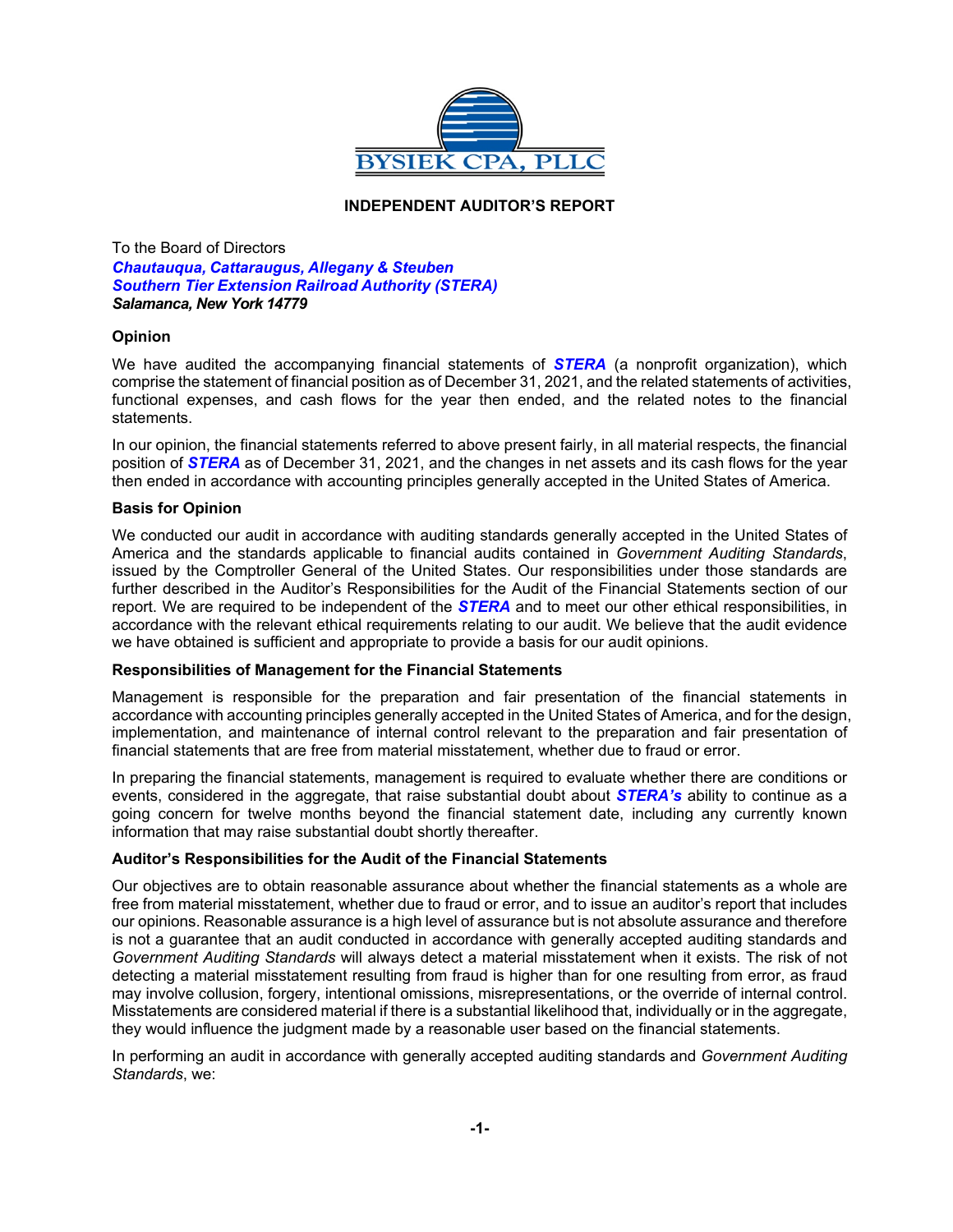- Exercise professional judgment and maintain professional skepticism throughout the audit.
- Identify and assess the risks of material misstatement of the financial statements, whether due to fraud or error, and design and perform audit procedures responsive to those risks. Such procedures include examining, on a test basis, evidence regarding the amounts and disclosures in the financial statements.
- Obtain an understanding of internal control relevant to the audit in order to design audit procedures that are appropriate in the circumstances, but not for the purpose of expressing an opinion on the effectiveness of *STERA's* internal control. Accordingly, no such opinion is expressed.
- Evaluate the appropriateness of accounting policies used and the reasonableness of significant accounting estimates made by management, as well as evaluate the overall presentation of the financial statements.
- Conclude whether, in our judgment, there are conditions or events, considered in the aggregate, that raise substantial doubt about the *STERA's* ability to continue as a going concern for a reasonable period of time.

We are required to communicate with those charged with governance regarding, among other matters, the planned scope and timing of the audit, significant audit findings, and certain internal control related matters that we identified during the audit.

# **Report on Summarized Comparative Information**

We have previously audited *STERA's* 2020 financial statements, and we expressed an unmodified audit opinion on those audited financial statements in our report dated March 15, 2021. In our opinion, the summarized comparative information presented herein as of and for the year ended December 31, 2020, is consistent, in all material respects, with the audited financial statements from which it has been derived.

# **Other Reporting Required by** *Government Auditing Standards*

In accordance with *Government Auditing Standards*, we have also issued our report dated March 14, 2022 on our consideration of *STERA's* internal control over financial reporting and on our tests of its compliance with certain provisions of laws, regulations, contracts, and grant agreements and other matters. The purpose of that report is solely to describe the scope of our testing of internal control over financial reporting and compliance and the results of that testing, and not to provide an opinion on the effectiveness of *STERA's* internal control over financial reporting or on compliance. That report is an integral part of an audit performed in accordance with *Government Auditing Standards* in considering *STERA's* internal control over financial reporting and compliance.

# **Other Reporting Required by New York State Public Authorities Law**

In accordance with New York State Public Authorities Law, we have also issued our report dated March 14, 2022 on our consideration of *STERA's* compliance with §2925(3)(f) of the New York State Public Authorities Law. The purpose of that report is to describe anything that came to our attention that caused us to believe **STERA** failed to comply with the Organization's Investment Guidelines, the New York State Comptroller's Investment Guidelines, and §2925(3)(f) of the New York State Public Authorities Law.

Bysick CPA, PLLC

 **BYSIEK CPA, PLLC MARCH 14, 2022 OLEAN, NY 14760**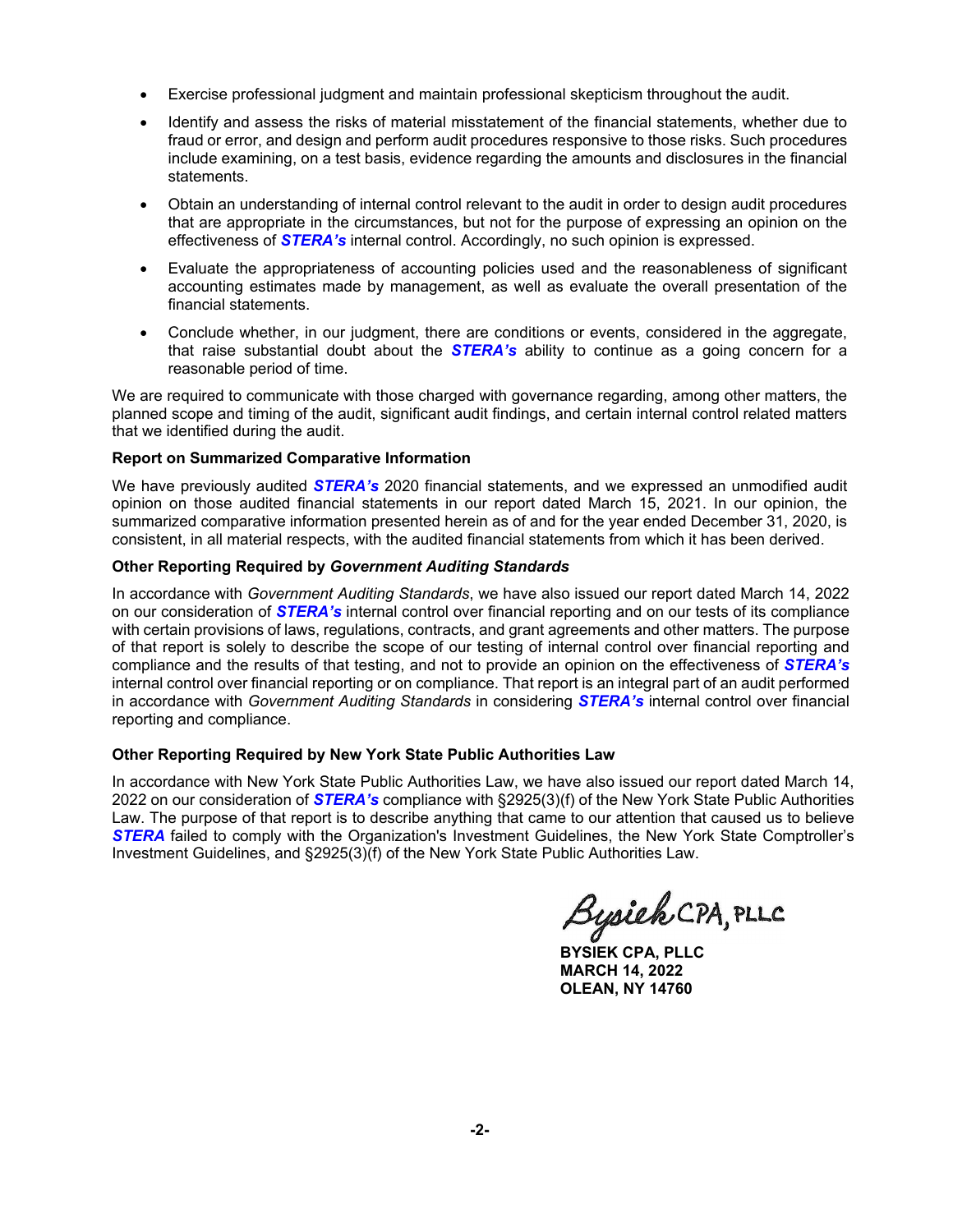# **CHAUTAUQUA, CATTARAUGUS, ALLEGANY STEUBEN SOUTHERN TIER EXTENSION RAILROAD AUTHORITY STATEMENTS OF FINANCIAL POSITION PAGE 3**

| As of December 31,                | 2021 |           |     | 2020        |  |  |
|-----------------------------------|------|-----------|-----|-------------|--|--|
| <b>Assets</b>                     |      |           |     |             |  |  |
| <b>Current assets</b>             |      |           |     |             |  |  |
| Cash                              | -\$  | 71,140    | S.  | 323,091     |  |  |
| Total current assets              |      | 71,140    |     | 323,091     |  |  |
| <b>Property improvements, net</b> |      | 3,216,304 |     | 3,747,196   |  |  |
| <b>Total assets</b>               | - 56 | 3,287,444 |     | \$4,070,287 |  |  |
| <b>Liabilities and Net Assets</b> |      |           |     |             |  |  |
| <b>Net assets</b>                 |      |           |     |             |  |  |
| Without donor restrictions        | S    | 3,287,444 | \$. | 4,070,287   |  |  |
| <b>Total net assets</b>           |      | 3,287,444 |     | 4,070,287   |  |  |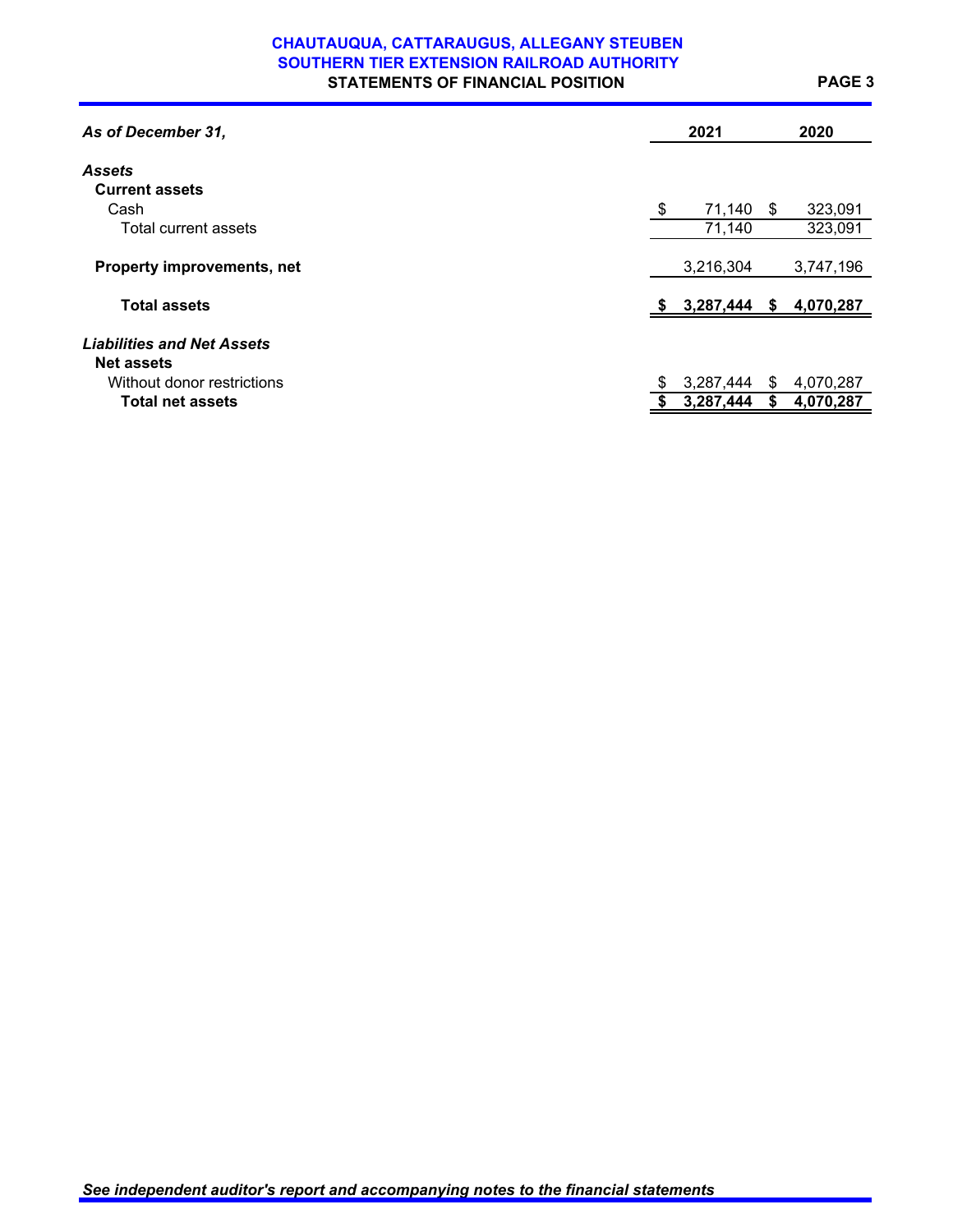# **CHAUTAUQUA, CATTARAUGUS, ALLEGANY STEUBEN SOUTHERN TIER EXTENSION RAILROAD AUTHORITY STATEMENTS OF ACTIVITIES PAGE 4**

| For the Year Ended December 31, | 2021            | 2020       |  |
|---------------------------------|-----------------|------------|--|
| <b>Revenues</b>                 |                 |            |  |
| Rental income                   | \$<br>40,000 \$ | 40,000     |  |
| Grant revenue                   | 40,854          | 280,738    |  |
| <b>Total revenues</b>           | 80,854          | 320,738    |  |
| <b>Expenses</b>                 |                 |            |  |
| Program services                | 823,896         | 796,679    |  |
| Management and general          | 39,802          | 34,965     |  |
| <b>Total expenses</b>           | 863,698         | 831,644    |  |
| Change in net assets            | (782, 844)      | (510, 906) |  |
| Net assets, beginning of year   | 4,070,287       | 4,581,194  |  |
| Net assets, end of year         | 3,287,444       | 4,070,287  |  |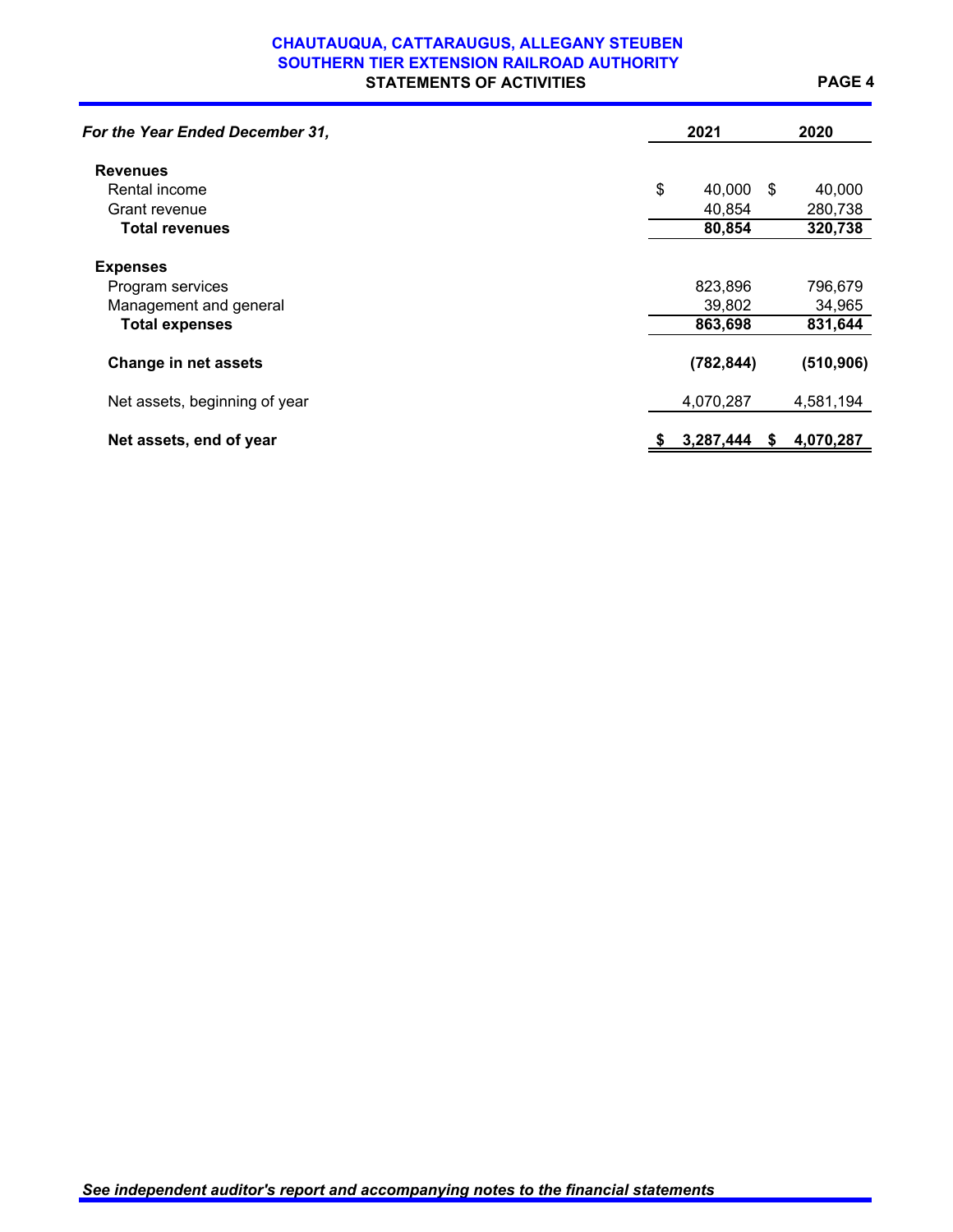# **CHAUTAUQUA, CATTARAUGUS, ALLEGANY STEUBEN SOUTHERN TIER EXTENSION RAILROAD AUTHORITY STATEMENTS OF FUNCTIONAL EXPENSES PAGE 5**

*For the year ended December 31,* **Program Management Services and General Total Total** Depreciation 823,896 \$ - \$ 823,896 \$ 796,679 \$ Insurance - 5,799 5,799 5,915 Professional fees - 34,003 34,003 29,050<br>Total expenses - \$823,896 \$39,802 \$863,698 \$831,644 Total expenses 631,644 **2021 2020**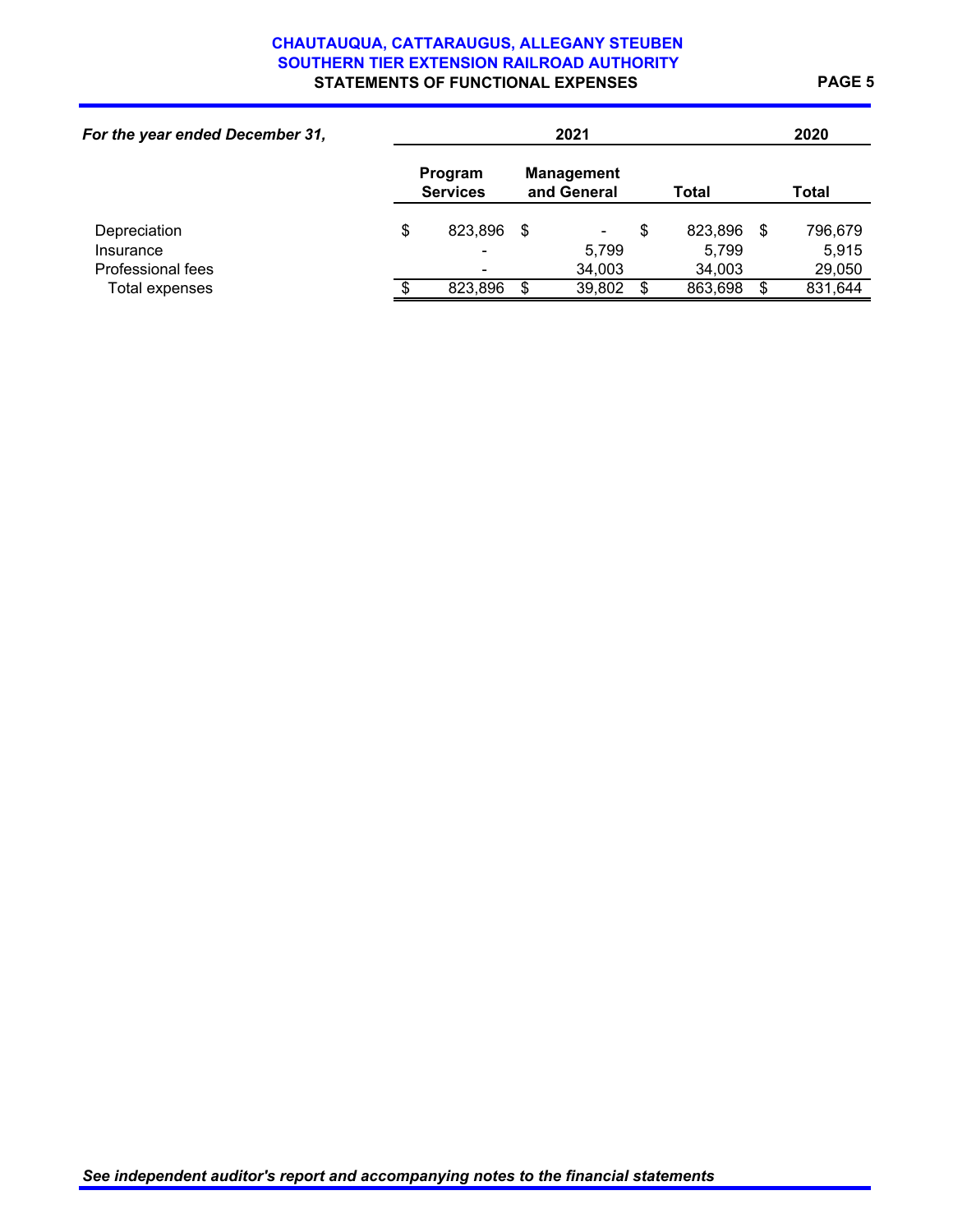# **CHAUTAUQUA, CATTARAUGUS, ALLEGANY STEUBEN SOUTHERN TIER EXTENSION RAILROAD AUTHORITY STATEMENTS OF CASH FLOWS PAGE 6**

| For the Year Ended December 31,           | 2021         | 2020         |
|-------------------------------------------|--------------|--------------|
| <b>Operating Activities</b>               |              |              |
| Cash received for rent                    | \$<br>40,000 | 40,000<br>-S |
| Cash received from grants                 | 40,854       | 280,738      |
| Cash paid to vendors                      | (39, 802)    | (34, 965)    |
| Net cash provided by operating activities | 41,052       | 285,773      |
| <b>Investing Activities</b>               |              |              |
| Cash paid for rail line improvements      | (293,004)    | (18,587)     |
| Net cash used in investing activities     | (293,004)    | (18, 587)    |
| Net change in cash                        | (251, 952)   | 267,186      |
| Cash, beginning of year                   | 323,091      | 55,905       |
| Cash, end of year                         | 71,140       | 323,091      |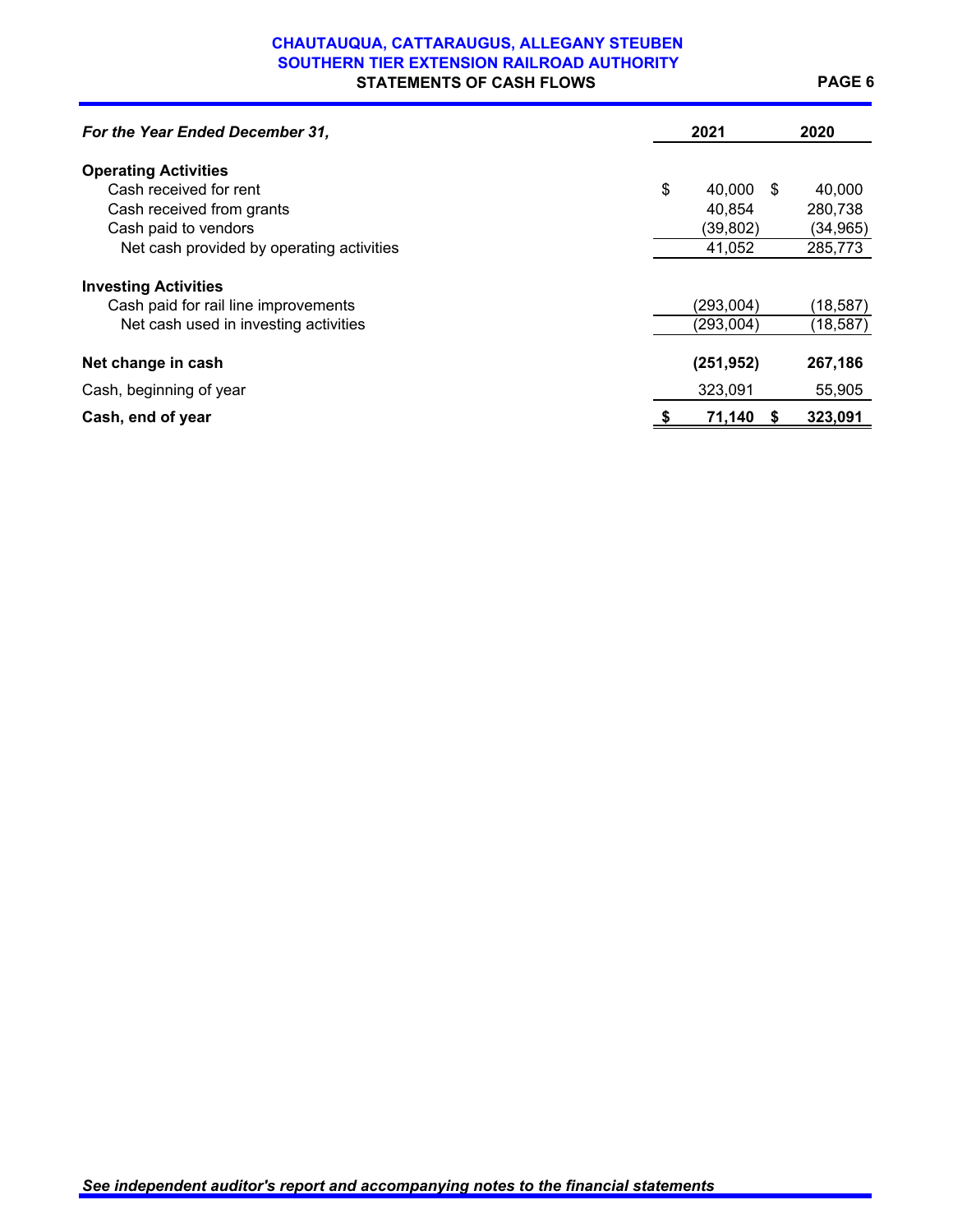## **NOTE 1: SUMMARY OF SIGNIFICANT ACCOUNTING PRINCIPLES**

#### A. Nature of Activities

*Chautauqua, Cattaraugus, Allegany and Steuben Southern Tier Extension Railroad Authority (STERA)* was incorporated in July 2000 as a public authority created by the New York State Legislature under NY Consolidated Law, NYS Public Authorities Law, Title 28-AA. The purpose of the Authority is to preserve and enhance the railroad system serving Chautauqua, Cattaraugus, Allegany and Steuben counties in New York and Warren and Erie counties in Pennsylvania so as to insure a healthy economy for these counties.

#### B. Basis of Accounting

The financial statements have been prepared on the accrual basis of accounting in accordance with accounting principles generally accepted in the United States of America. Thus, revenues are recognized when earned and expenses when incurred.

#### C. Basis of Presentation

Financial statement presentation follows the recommendations of the Financial Accounting Standards Board in its Statement of Financial Accounting Standards Codification Topic 958, *Financial Statements of Not-for-Profit Organizations*. Under Topic 958, the Organization is required to report information regarding its financial position and activities according to two classes of net assets:

- 1) Net Assets Without Donor Restrictions
	- Net assets that are not subject to any donor-imposed time or purpose restrictions and may be expended for any purpose in performing the primary objectives of the organization. These net assets may be used at the discretion of the Organization's management and the board of directors.

#### 2) Net Assets With Donor Restrictions

- Net assets subject to stipulations imposed by donors and grantors. Some donor restrictions are temporary in nature; those restrictions will be met by actions of the Organization or by the passage of time. Other donor restrictions are perpetual in nature, whereby the donor has stipulated the funds be maintained in perpetuity. Donor restricted contributions are reported as increases in net assets with donor restrictions. When a restriction expires, net assets are reclassified from net assets with donor restrictions to net assets without donor restrictions in the accompanying financial statements.
- D. Estimates

The preparation of financial statements in conformity with generally accepted accounting principles requires management to make estimates and assumptions that affect certain reported amounts and disclosures. Accordingly, actual results could differ from those estimates.

E. Cash Equivalents

For purposes of reporting cash flows, the Organization considers all highly liquid financial instruments purchased with a maturity of three months or less to be cash equivalents. The Organization maintains its accounts at a single financial institution. The Organization's cash balances may from time to time exceed Federal Deposit Insurance Corporation (FDIC) insurance limits. There were no uninsured amounts at December 31, 2021 and 2020.

### F. Investments

In accordance with §2925(6) of the Public Authorities Law for New York State, Public Authorities, the Organization reported no investments as of December 31, 2021 or 2020. Investment policies are reviewed annually.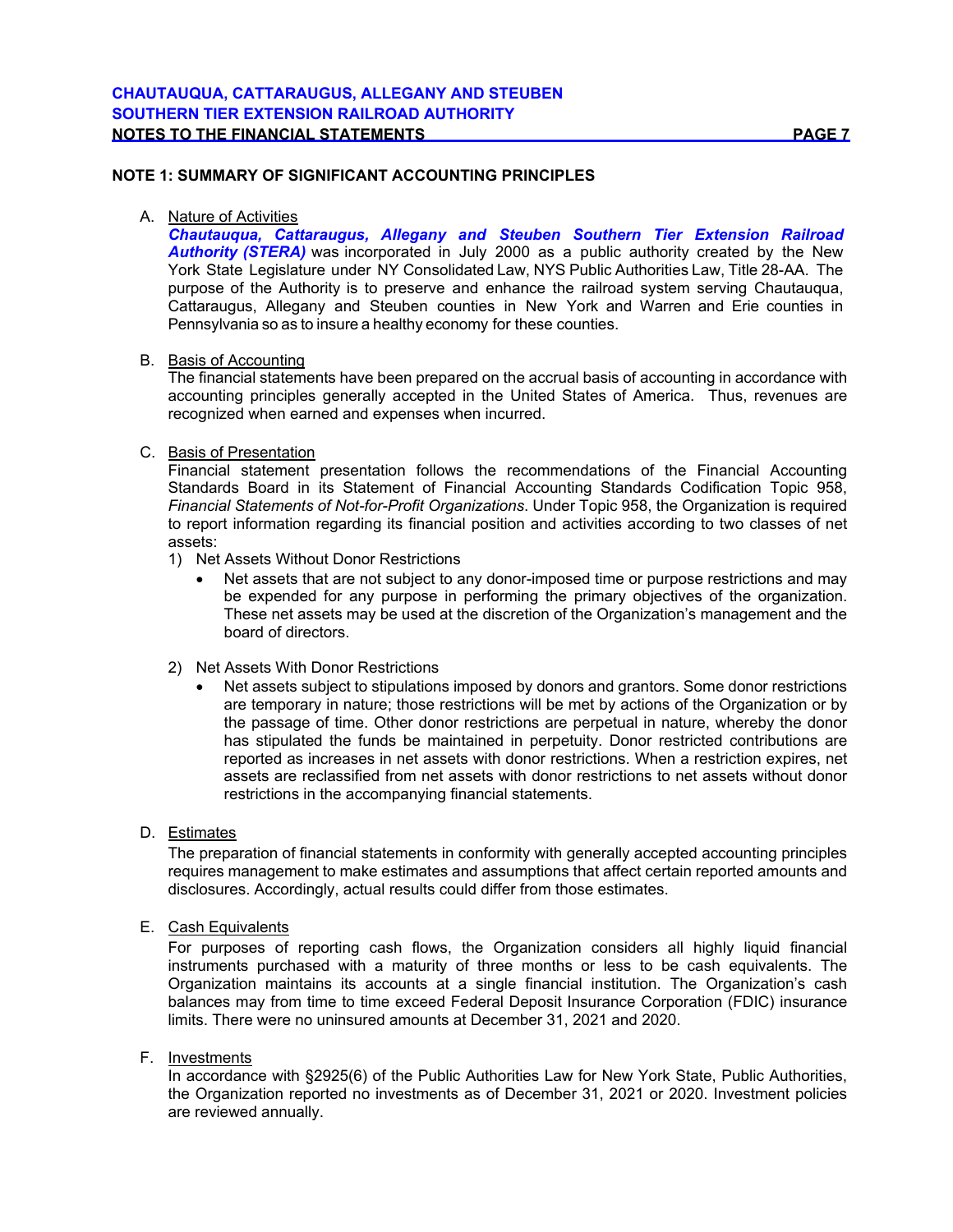# **NOTE 1: SUMMARY OF SIGNIFICANT ACCOUNTING PRINCIPLES (CON'T)**

### G. Property Improvements and Depreciation

Improvements to railroad lines are recorded at historical cost and depreciated over a service life of 10 years using the straight-line method. Expenditures for repairs and maintenance that materially prolong the useful lives of assets are capitalized.

## H. Revenue Recognition

**STERA's** grant awards constitute non-exchange transactions, requiring application of the contribution accounting model, according to the provisions of ASU 2018-08. There are no conditions that contain a barrier; as such, grant revenues are recognized as unconditional contributions (although still labeled as grants in the financial statements). Additionally, the Corporation's grants are not restricted by time or purpose (as defined by ASC 958-605-45-4) and have been recorded increases in net assets without donor restrictions.

## I. Rental Fees

*STERA* receives rental fees for use of its rail lines. At December 31, 2021 and 2020, *STERA* has met the performance obligations in its lease agreements and has recognized the corresponding revenue in the accompanying financial statements.

## J. Functional Expenses

Expenses are summarized and categorized based on their functional classification as either program or supporting services. Expenses that are readily identifiable to a specific program or supporting service are charged directly to that service. Expenses attributable to more than one program or supporting service are allocated on a reasonable basis that is consistently applied. Allocated expenses include depreciation and occupancy expenses, which are allocated based on estimated usage, square footage, or employment related expenses, which when not directly related to a program, are allocated based on estimates of time and effort.

# K. Contingencies

The Organization has received grants which are subject to audit by agencies of the state. Such audits may result in disallowances and a request for a return of funds. Based on no known significant areas of non-compliance, the Organization believes disallowances, if any, will not be material.

### L. Reclassifications

Certain items in the prior year's financial statements have been reclassified to conform with reporting in the current year.

## M. Income Taxes

**STERA** is a public benefit corporation of the State of New York and is exempt from income taxes. Therefore, no provision for income taxes is reflected in the financial statements. Management was not aware of any pending examinations as of the date of this report.

#### M. Subsequent Events

The Organization has evaluated events and transactions as of the date of this report. The COVID-19 pandemic continues to have a notable impact on economic conditions, including funding cuts and reduced donor giving. The extent and impact of the pandemic on *STERA* and its operations are uncertain and cannot be reasonably estimated at this time.

#### N. Liquidity Management

*STERA* regularly reviews its financial position and operations, including the liquidity required to meet general expenditures, liabilities, and obligations that may come due. The Organization has financial assets available for meeting planned expenditures in the next fiscal year, including cash and equivalents totaling approximately \$71,000 and \$323,000 as of December 31, 2021 and 2020, respectively.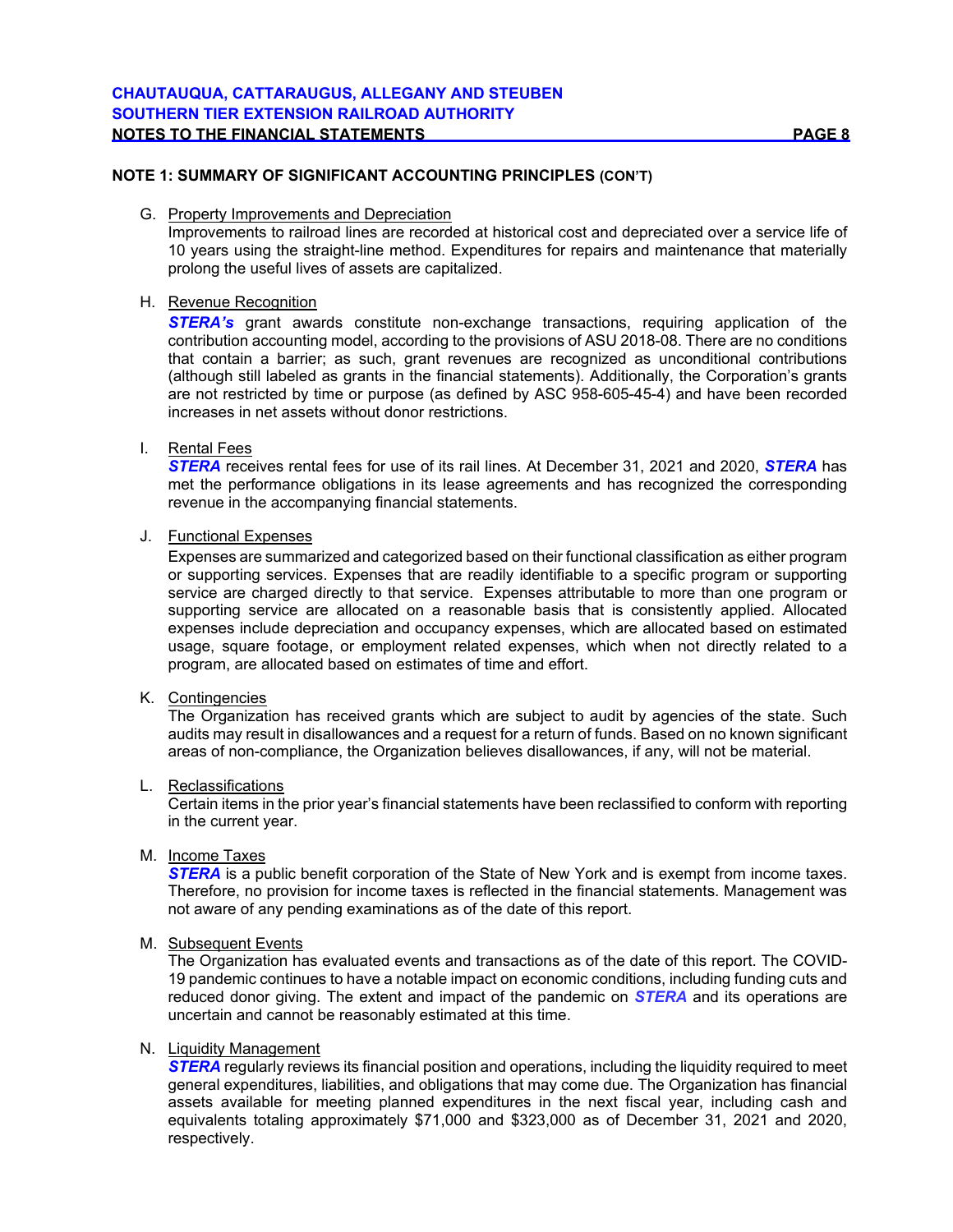## **NOTE 2 - RELATED PARTY TRANSACTIONS**

The Southern Tier West Regional Planning and Development Board provides management services to the *STERA*. Expenses incurred for the years ended December 31, 2021 and 2020 for these services amounted to approximately \$30,000 and \$25,000, respectively.

# **NOTE 3 - PROPERTY, EQUIPMENT AND DEPRECIATION**

Property and equipment for *STERA* consists of the following:

|                            |                | 12/31/2020   |                  |                  |                   | 12/31/2021     |
|----------------------------|----------------|--------------|------------------|------------------|-------------------|----------------|
|                            | <b>Balance</b> |              | <b>Additions</b> |                  | <b>Reductions</b> | <b>Balance</b> |
| Rail line improvements     |                | 20,299,936   |                  | 293,004          | $ -$              | 20,592,940     |
| Accumulated depreciation   |                | (16,552,740) |                  | (823,896)        | $\qquad \qquad -$ | (17,376,636)   |
| Net property and equipment |                | 3.747.196    |                  | <u>(530,892)</u> | $\sim$ $\sim$     | 3,216,304      |

Depreciation expense amounted to approximately \$824,000 and \$797,000 for the years ending December 31, 2021 and 2020, respectively.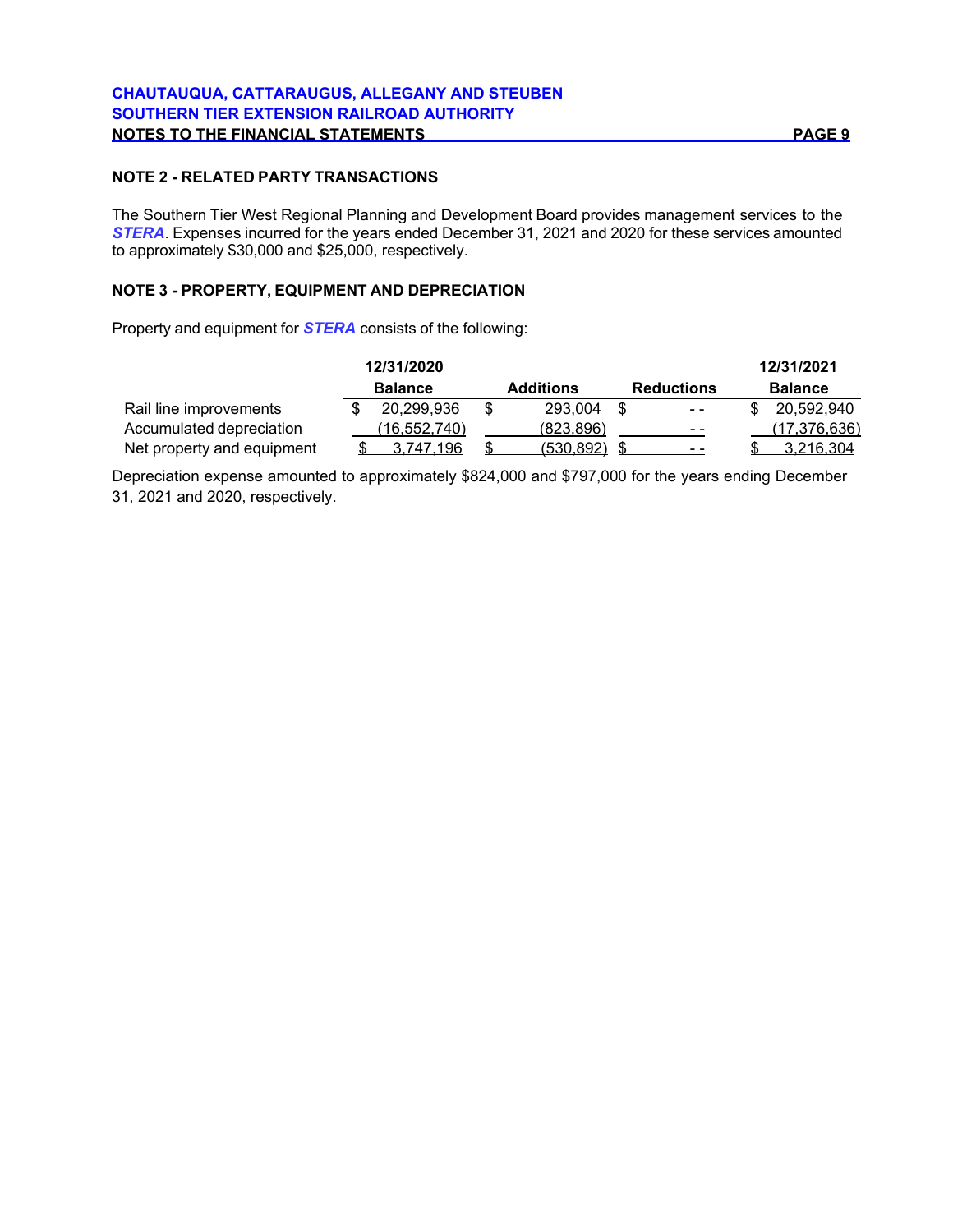

## **INDEPENDENT AUDITOR'S REPORT ON INTERNAL CONTROL OVER FINANCIAL REPORTING AND ON COMPLIANCE AND OTHER MATTERS BASED ON AN AUDIT OF FINANCIAL STATEMENTS PERFORMED IN ACCORDANCE WITH** *GOVERNMENT AUDITING STANDARDS*

## **To the Board of Directors**  *Chautauqua, Cattaraugus, Allegany and Steuben Southern Tier Extension Railroad Authority (STERA)*

We have audited, in accordance with the auditing standards generally accepted in the United States of America and the standards applicable to financial audits contained in *Government Auditing Standards* issued by the Comptroller General of the United States, the financial statements of *STERA*, a nonprofit organization and component unit of the County of Allegany, which comprise the statement of financial position as of December 31, 2021, and the related statements of activities, functional expenses and cash flows for the year then ended, and the related notes to the financial statements, and have issued our report thereon dated March 14, 2022.

# **Internal Control Over Financial Reporting**

In planning and performing our audit of the financial statements, we considered *STERA's* internal control over financial reporting (internal control) to determine the audit procedures that are appropriate in the circumstances for the purpose of expressing our opinion on the financial statements, but not for the purpose of expressing an opinion on the effectiveness of *STERA's* internal control. Accordingly, we do not express an opinion on the effectiveness of the Organization's internal control.

A *deficiency in internal control* exists when the design or operation of a control does not allow management or employees, in the normal course of performing their assigned functions, to prevent, or detect and correct, misstatements on a timely basis. A *material weakness* is a deficiency, or a combination of deficiencies, in internal control, such that there is a reasonable possibility that a material misstatement of the entity's financial statements will not be prevented or detected and corrected on a timely basis. A *significant deficiency* is a deficiency, or a combination of deficiencies, in internal control that is less severe than a material weakness, yet important enough to merit attention by those charged with governance.

Our consideration of internal control was for the limited purpose described in the first paragraph of this section and was not designed to identify all deficiencies in internal control that might be material weaknesses or significant deficiencies. Given these limitations, during our audit we did not identify any deficiencies in internal control over financial reporting that we consider to be material weaknesses. However, material weaknesses may exist that may have not been identified.

# **Compliance and Other Matters**

As part of obtaining reasonable assurance about whether *STERA's* financial statements are free from material misstatement, we performed tests of its compliance with certain provisions of laws, regulations, contracts, and grant agreements, noncompliance with which could have a direct and material effect on the determination of financial statement amounts. However, providing an opinion on compliance with those provisions was not an objective of our audit, and accordingly, we do not express such an opinion. The results of our tests disclosed no instances of noncompliance or other matters that are required to be reported under *Government Auditing Standards*.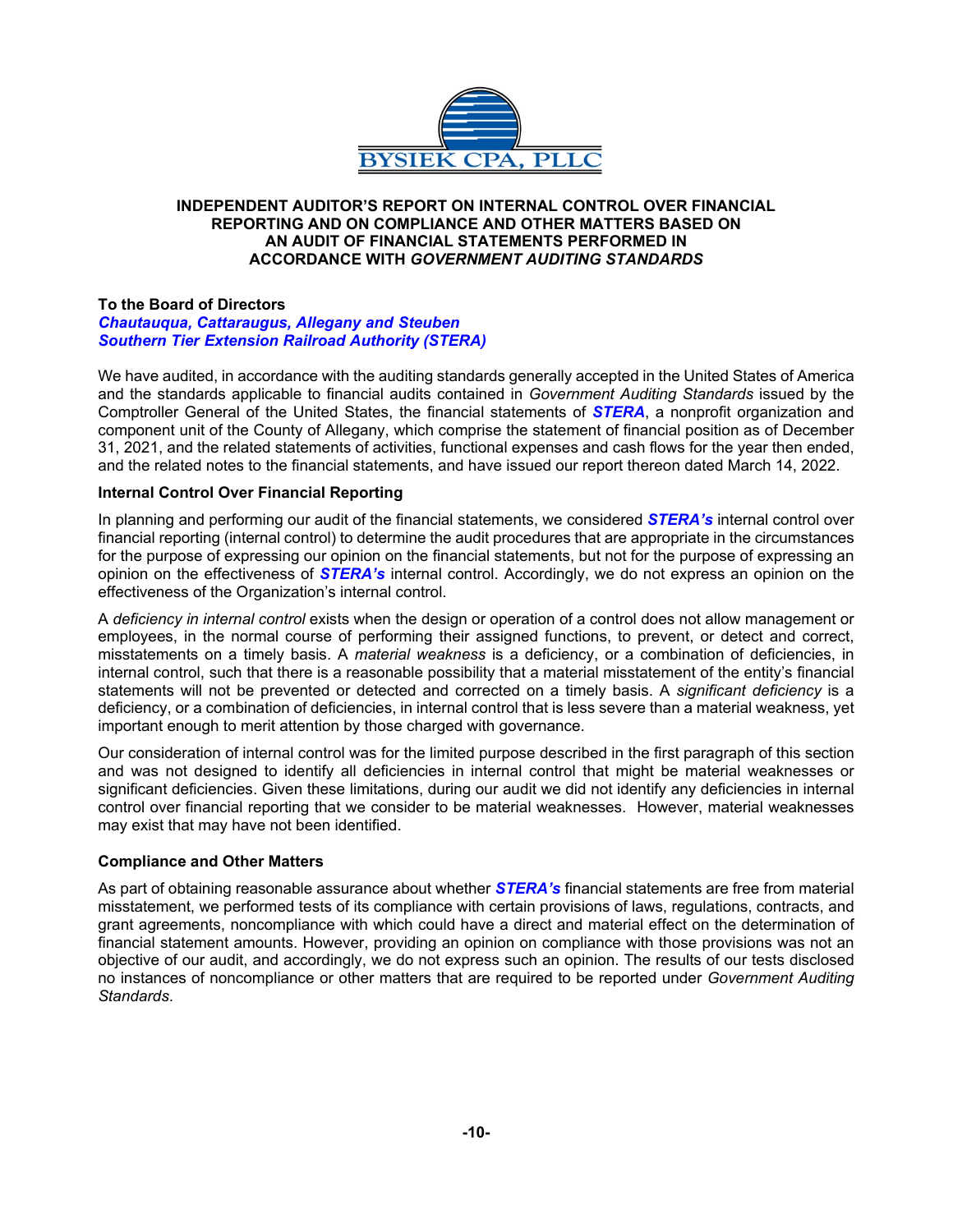# **Purpose of this Report**

The purpose of this report is solely to describe the scope of our testing of internal control and compliance and the results of that testing, and not to provide an opinion on the effectiveness of the organization's internal control or on compliance. This report is an integral part of an audit performed in accordance with *Government Auditing Standards* in considering the organization's internal control and compliance. Accordingly, this communication is not suitable for any other purpose.

Bysick CPA, PLLC

 **BYSIEK CPA, PLLC MARCH 14, 2022 OLEAN, NY 14760**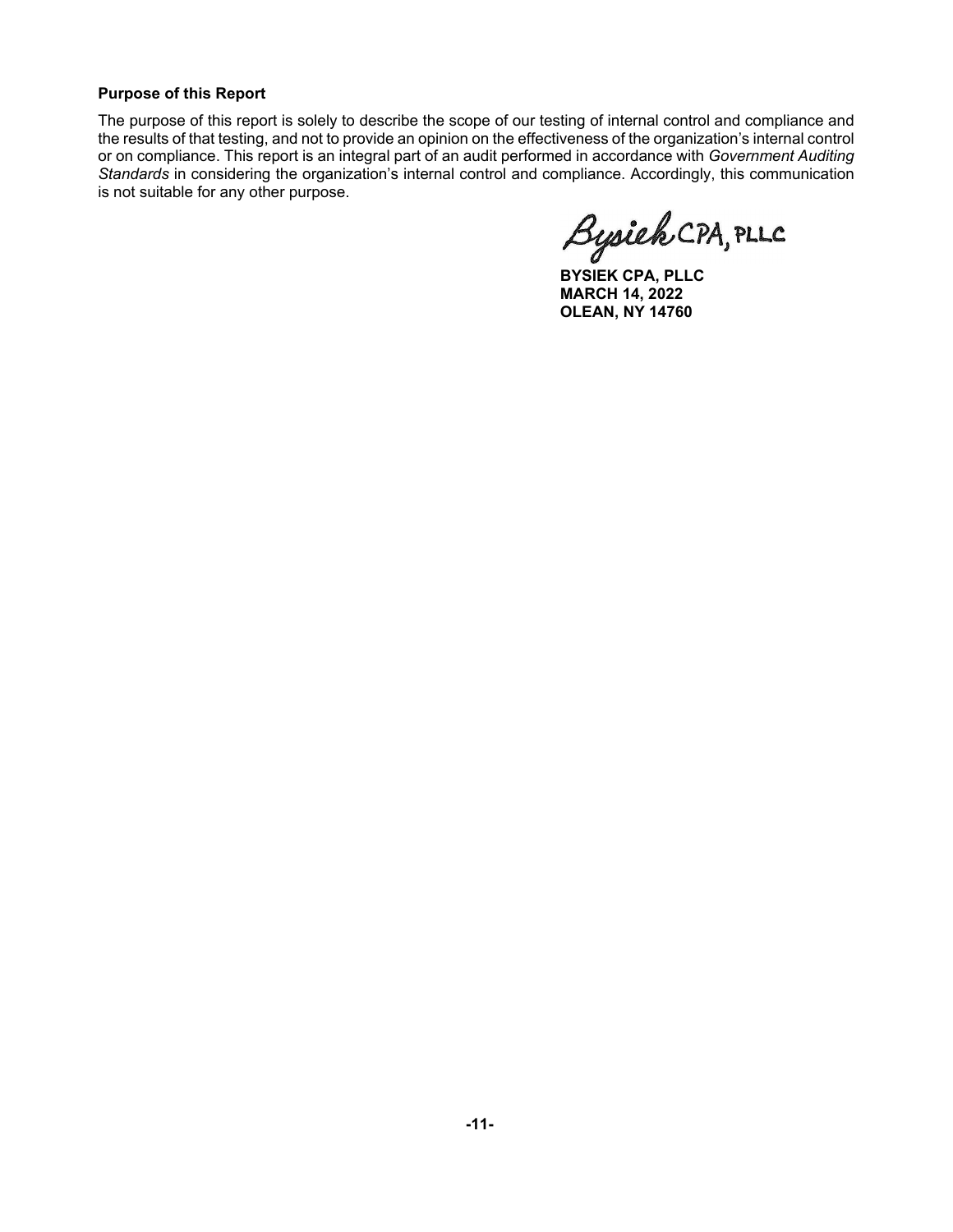

## **INDEPENDENT AUDITOR'S REPORT**

To the Board of Directors *Chautauqua, Cattaraugus, Allegany and Steuben Southern Tier Extension Railroad Authority (STERA)* 

We have audited, in accordance with auditing standards generally accepted in the United States of America and the standards applicable to financial audits contained in *Government Auditing Standards*, issued by the Comptroller General of the United States, the financial statements of *STERA,* a nonprofit organization, as of and for the years ended December 31, 2021 and 2020, and the related notes to the financial statements, which collectively comprise the Organization's financial statements, and have issued our opinion thereon March 14, 2022.

In connection with our audit, nothing came to our attention that caused us to believe *STERA* failed to comply with the Organization's Investment Guidelines, the New York State Comptroller's Investment Guidelines, or §2925 of the New York State Public Authorities Law (collectively, Investment Guidelines), which is the responsibility of the Organization's management, insofar as they relate to the financial accounting knowledge of noncompliance with such Investment Guidelines.

This communication is intended solely for the information and use of the Board of Directors and management of *STERA* and the Office of the Comptroller of the State of New York and is not intended to be, and should not be, used by anyone other than these specified parties.

Bysick CPA, PLLC

 **BYSIEK CPA, PLLC MARCH 14, 2022 OLEAN, NY 14760**